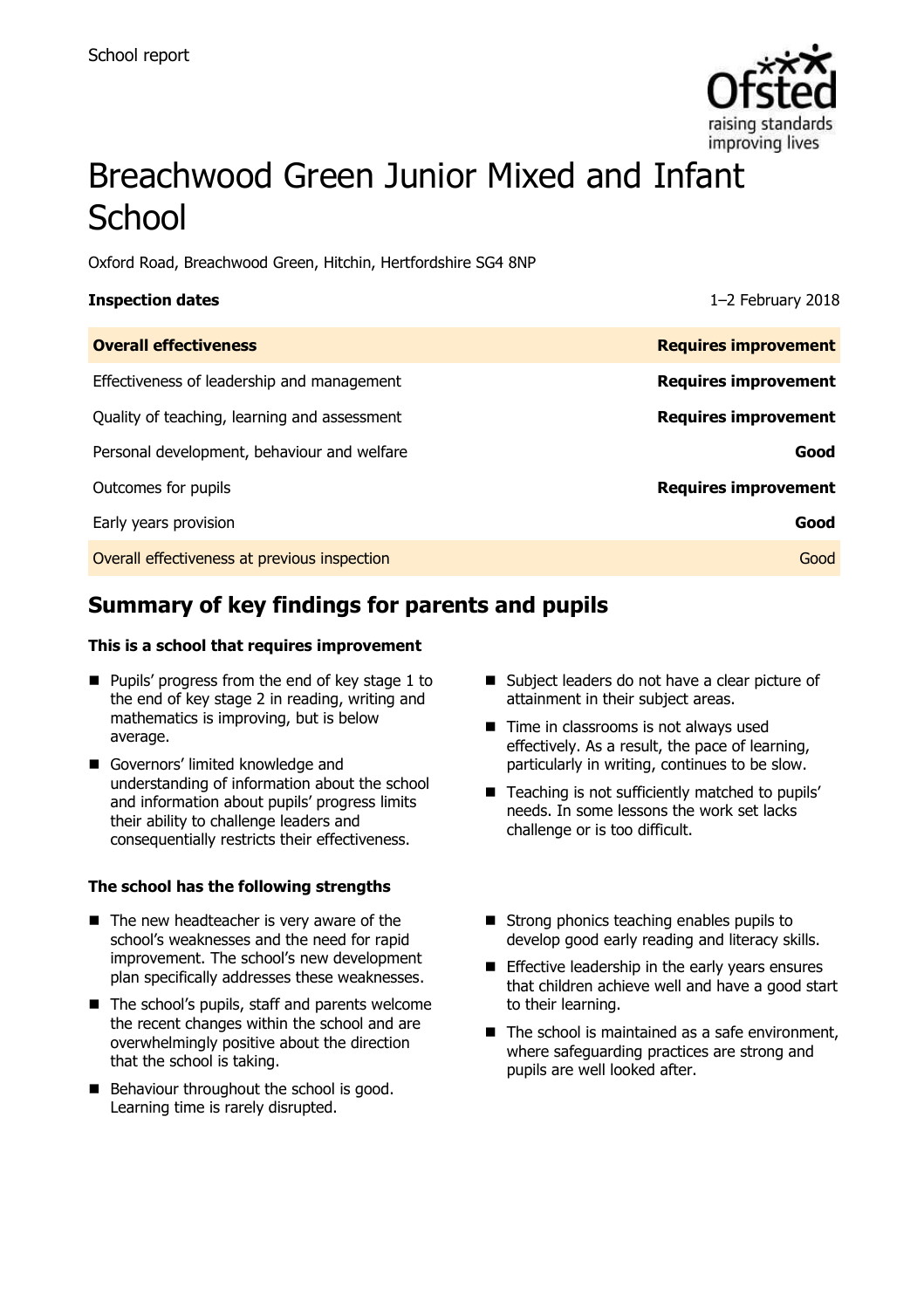

# **Full report**

### **What does the school need to do to improve further?**

- Continue to accelerate pupils' progress and further raise standards in reading, writing and mathematics by:
	- rigorously monitoring and evaluating the impact of newly introduced teaching strategies
	- ensuring that lessons are pitched at the right level for all, and particularly the most able
	- checking that time is well used in lessons
	- insisting on high-quality presentation in all pupils' work.
- Improve leadership and management, including governance, by:
	- clarifying the responsibilities of middle leaders and fully developing the role of subject leader
	- reviewing assessment systems so that school leaders may more easily monitor pupils' performance.
- An external review of governance should be undertaken in order to assess how this aspect of leadership and management may be improved.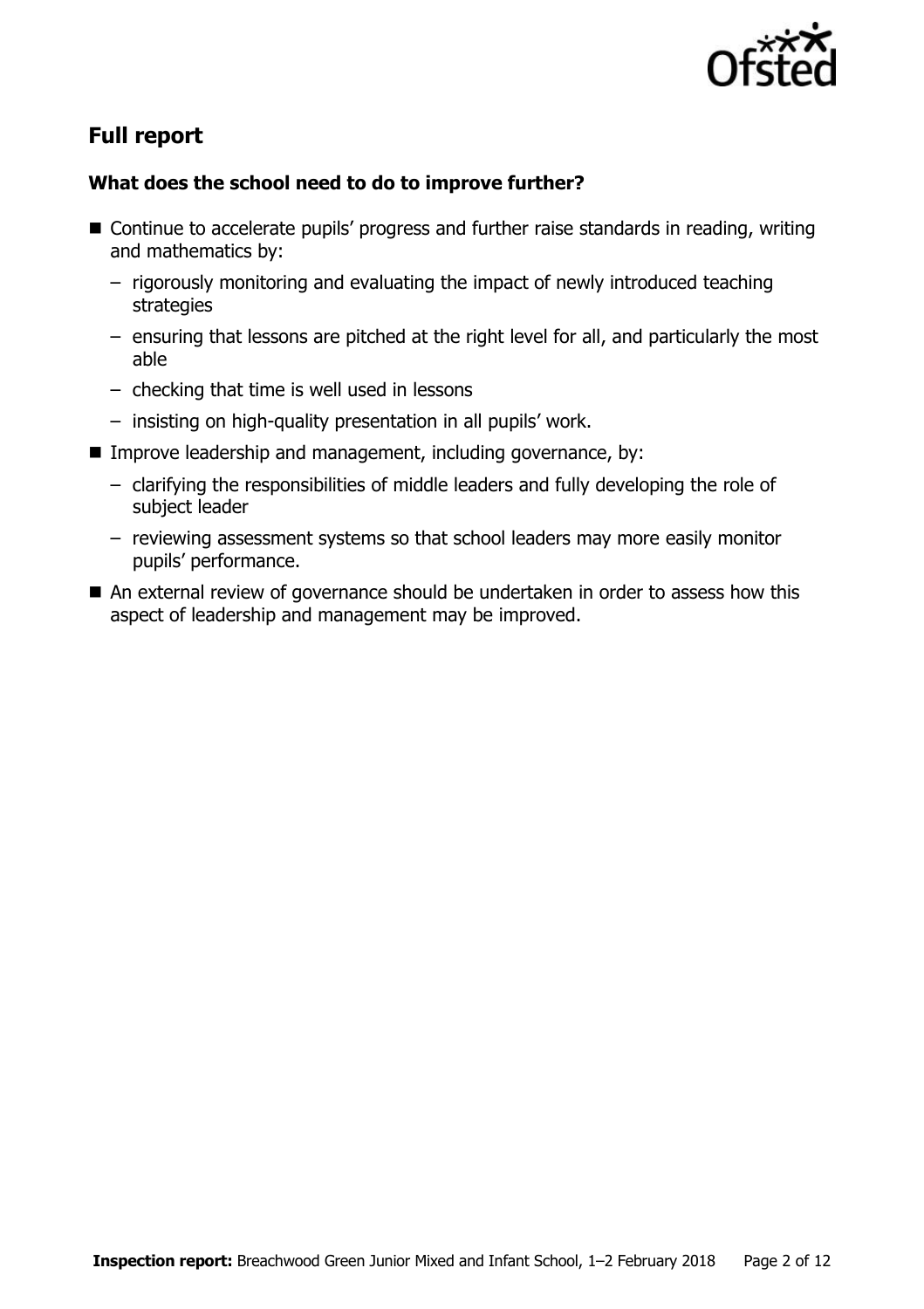

## **Inspection judgements**

### **Effectiveness of leadership and management Requires improvement**

- The school, in its previous inspection, was guided to develop subject leadership so that curriculum specialists could accurately measure progress and take appropriate action to raise achievement. This has not been accomplished. Until recently, subject leaders who are keen and willing have been insufficiently involved in the leadership of their subjects. As a result, assessment information is now used by the headteacher to challenge teachers, but is not yet routinely used by subject leaders to check progress in their subject.
- Leaders have put in place a considerable number of changes to address pupils' historic underachievement. Although some positive impact from these changes is evident, it remains too soon to be able to measure real improvements. This is because the school's assessment procedures are not yet sufficiently refined to allow leaders and teachers to evaluate fully the impact of the newly introduced strategies.
- The headteacher has accurately identified the strengths and weaknesses within the school and has produced an effective development plan. The plan rightly focuses on raising pupils' attainment and achievement. The headteacher recognises the need for all leaders to closely monitor the implementation of the plan to ensure its effectiveness. Early indications are that the actions are beginning to have the intended impact. For example, in mathematics, pupils are developing their 'applying' and 'reasoning' skills more widely.
- **Parents value the recent workshops and improved communication. They have been** invited into school and guided on how to support their children's learning. New reading record books are used to record progress at home and pupils read regularly.
- Performance management is now used more effectively to hold teachers to account. The headteacher has communicated her expectations by setting high, yet achievable, pupil progress targets. The headteacher's skill at coaching and motivating staff means that the school's teachers are unanimously proud of their school and believe it to be improving rapidly.
- The introduction of 'Breachwood's Got Values' has led to an invigorated approach to securing a school-wide framework for the teaching of spiritual, moral, social and cultural values. In an assembly, pupils were asked to define the concept 'citizenship' and were able to talk about the importance of following rules. Teachers were asked to nominate pupils who, throughout the week, had been exemplifying this value. This is a good example of how the school's leadership team encourages positive approaches to living and working together as well as reinforcing expectations of good behaviour and the promotion of British values.
- The school has a small proportion of disadvantaged pupils. These pupils are well supported. Leaders recognise the importance of pastoral care in overcoming any barriers to learning. The headteacher has deployed teaching assistants with specific roles and funded training in restorative approaches. She has ensured access to additional provision such as booster and breakfast clubs. This means that children will have had the opportunity to complete their homework and enjoy a positive start to the school day.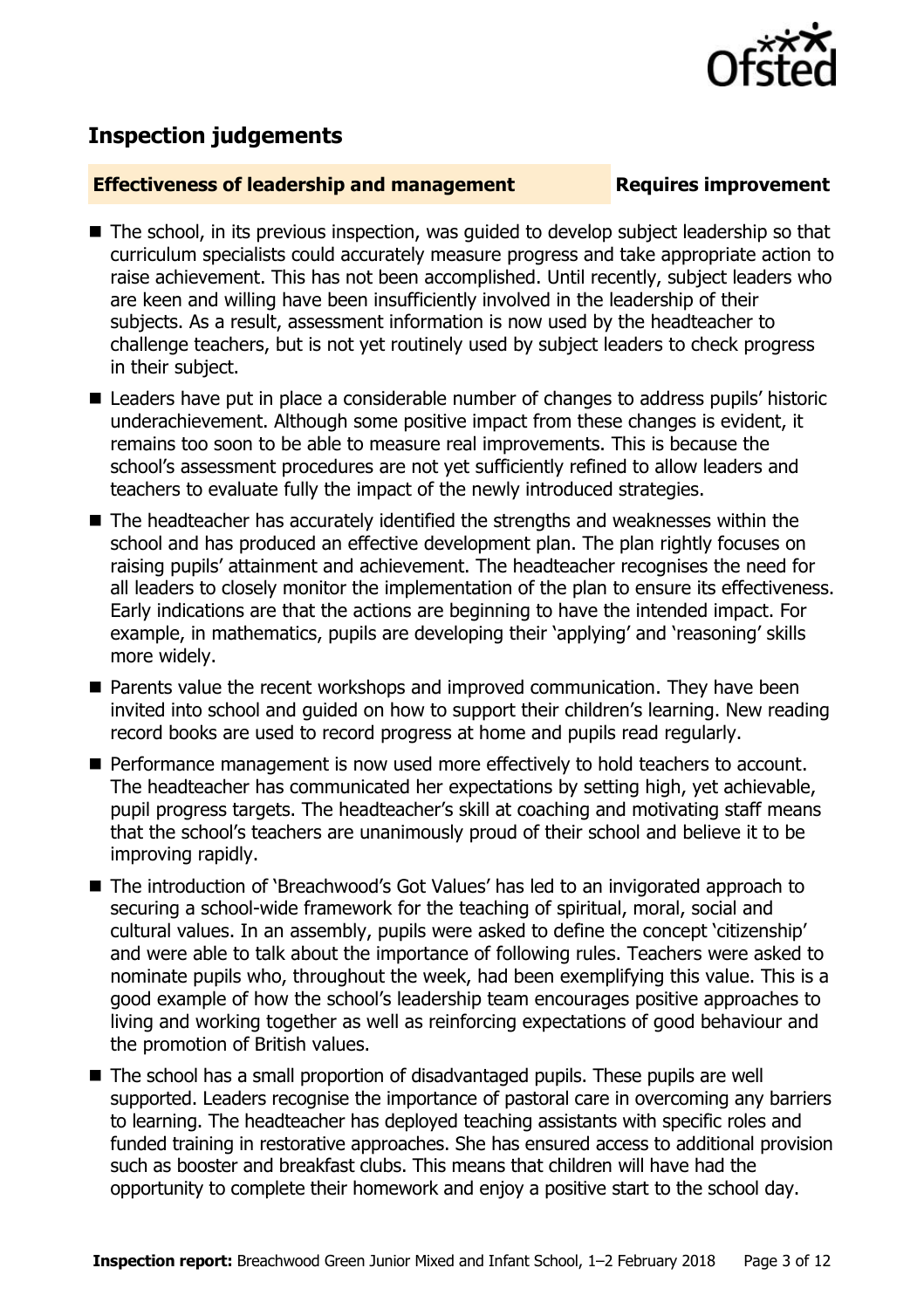

- The school has a strong reputation for the promotion of physical activity and healthy lifestyles. This is justified. PE and sport premium funding is well spent on providing sustainable resources and training, as well as additional opportunities for pupils to participate in a wide variety of clubs and enrichment activities. However, leaders do not evaluate the impact of this provision and so cannot accurately identify how it could be improved.
- Pupils who have special educational needs (SEN) and/or disabilities are supported appropriately by a knowledgeable and increasingly well-trained team. Parent views, expressed in review meetings, of this provision are positive. They are satisfied that their children's uniqueness is recognised and the care and support provided by the school is matched to their needs.
- The impact of the new headteacher on the school is clear and has been praised by all school stakeholders. She has built a new and effective senior leadership team that has the capacity to address the school's legacy issues and develop the school rapidly. For example, they have already had considerable impact in ensuring good-quality phonics teaching.

### **Governance of the school**

- Governors are not sufficiently aware of the poor progress of pupils in key stage 2. Governors have been too readily accepting of the reasons for poor outcomes offered by the school's leadership team and the local authority. This means that school performance is not monitored sufficiently carefully and governors fail to hold leaders to account properly. This is beginning to change.
- Governors failed to ensure that actions detailed in the school's previous inspection report were carried out with rigour. Consequently the necessary improvements were not made.
- Governors do not check teachers' effectiveness closely enough. They do not monitor teachers' pay progression and the efficacy of performance management arrangements well. This is beginning to improve.
- Governors are very supportive of the new headteacher and agree that she is moving the school in the right direction. They fully understand the difficulties of recruitment to a small school and see her appointment as 'a breath of fresh air'.
- Governors, through monitoring, ensure that the measures leaders take to safeguard pupils are effective.
- **Previously, the local authority, aware of weaknesses, had urged the governing body to** carry out a review of its practices. They governing body did not do this.

### **Safeguarding**

- $\blacksquare$  The arrangements for safeguarding are effective.
- The school is kept as a safe and secure environment. The necessary checks are made on all staff and volunteers who work with the school's pupils. Safer recruitment practices are appropriate and the single central record is properly maintained.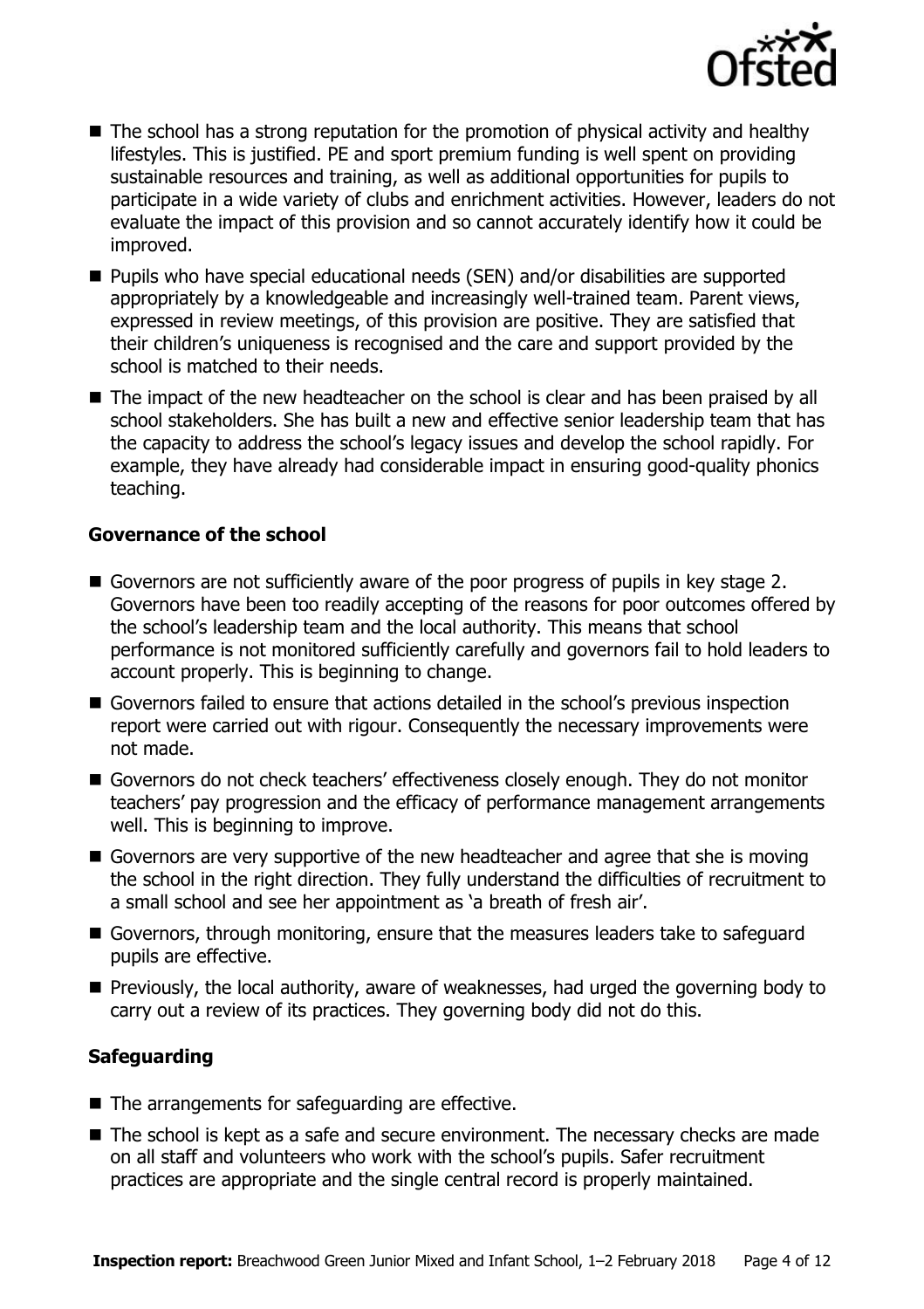

- Leaders have ensured that appropriate training and procedures are in place to keep pupils safe. Records are suitably detailed and up to date. The school's staff know what to do when child protection concerns are raised. Leaders work closely with parents and carers and other agencies, such as the local family support team, to ensure that pupils are kept safe.
- **Pupils feel safe in school. Bullying and discriminatory behaviour are very rare. Through** direct teaching and workshops, both pupils and parents have a sound knowledge of online safety.

### **Quality of teaching, learning and assessment Requires improvement**

- Teaching in the school is still not sufficiently effective. Leaders' recent actions have not yet secured the rapid improvements needed in pupils' performance. Teachers are not yet sufficiently clear about the specific actions needed to improve pupils' progress. Curriculum time is not always well used and there is an underdeveloped assessment system. These factors impede the progress of pupils.
- The pace of learning is sometimes slow. Weak teaching sometimes hinders the progress that pupils make. For example, in a sequence of writing lessons pupils were spending more time than was necessary in planning and consequently had less time available to accomplish the task.
- The level of challenge provided is not always appropriate for pupils. For example, in a mathematics lesson the work was set at a level that was too easy for some, who rapidly completed the work. These pupils were not being extended sufficiently. In that same lesson other pupils struggled with the level of difficulty and did not receive the support needed to enable them to learn effectively.
- **Pupils are beginning to take greater pride in their work. This is because teaching staff** have agreed new, higher standards for presentation. However, these are not being implemented with consistency across all classes and subjects.
- $\blacksquare$  Pupils are developing genuine pleasure in reading books. In key stage 2, this is enhanced by pupils reading challenging texts. In one group seen by the inspector, for example, key stage 2 readers all read at an age-appropriate level and with accuracy. They were able to self-correct and exhibited a range of reading strategies and skills. All enjoyed talking about their chosen texts and demonstrated good comprehension. However, pupils in key stage 1 are not receiving sufficient challenge with their choice of reading scheme books.
- Leaders have recently introduced a new scheme of work for mathematics that promotes the development of reasoning and mastery. This is in contrast to the previous scheme that focused on learning computation skills with little opportunity for application. As a result, pupils' progress in mathematics is improving. Additionally, apparatus to assist pupils' learning in mathematics is used more frequently than previously and supports pupils of different abilities.
- Other recent improvements to teaching and learning include pupils being given explicit next steps in acquiring grammar. In addition, pupils now have more opportunities to act on their teachers' advice.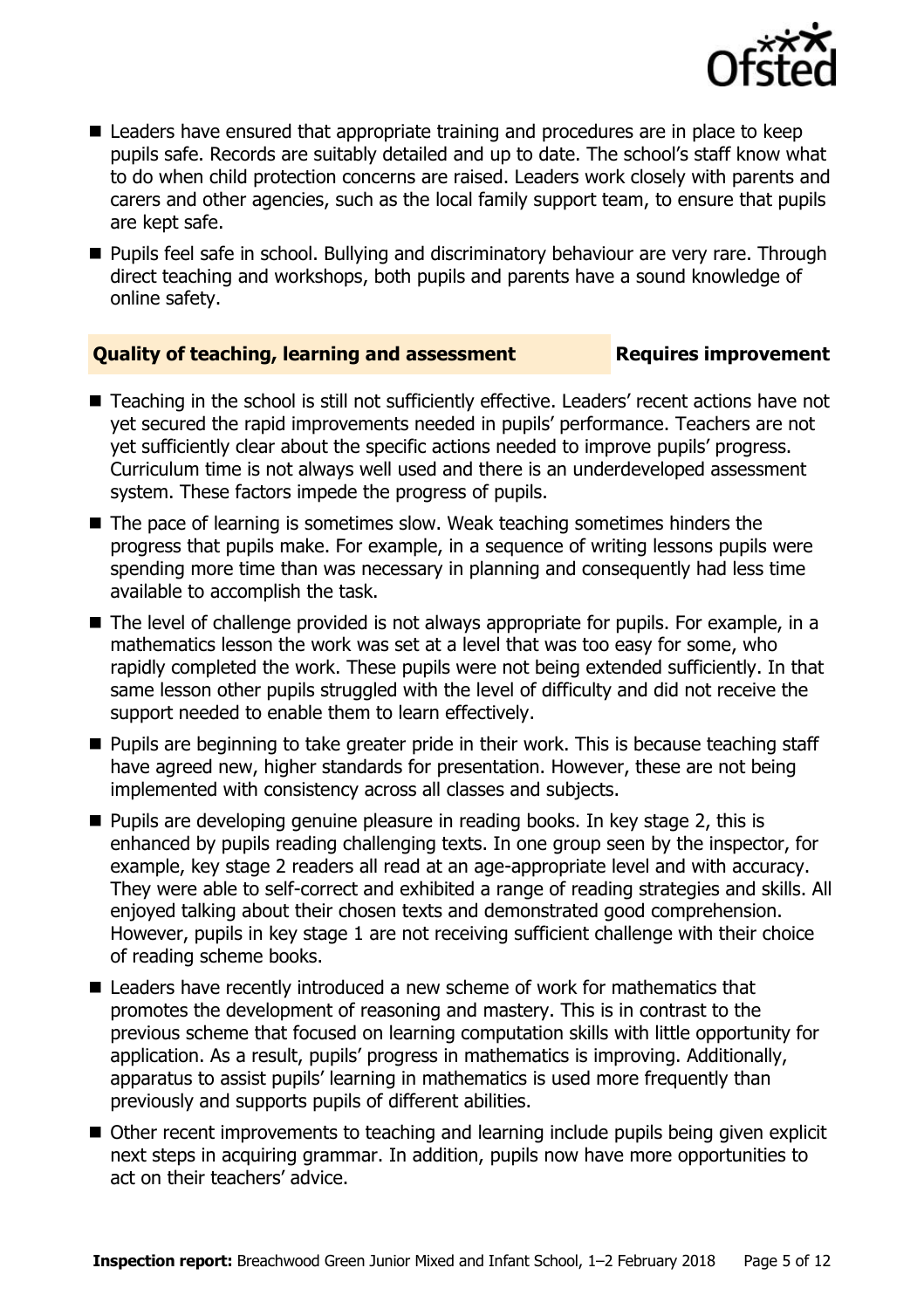

- In all classrooms the environment is calm and purposeful. Pupils are rarely distracted from their learning. They are well aware of the increased expectations of them.
- In a recent, well-led art event, the whole school explored works by Van Gogh. This was wholeheartedly supported by staff. Pupils told the inspector that they particularly enjoyed these lessons. The subject leader believes that this was a positive start in developing a key skills scheme to run through the school. There are many examples around the school of artworks developed from this day that feature careful brushwork and sketching techniques.
- Teaching in science is a strength, it is planned in themes to ensure full coverage and delivered in weekly lessons across the school. There is a consistency in approach that means that all pupils have opportunities to observe and record, write independently and make observational drawings and diagrams. Pupils' work in books indicates that they make good progress in this subject. By the end of Year 6 pupils can confidently use scientific language, plan and execute fair tests, record their investigations and draw conclusions.
- **Phonics teaching has improved. Regular checking of how well pupils are doing has** allowed teachers to identify gaps in pupils' learning and put appropriate support in place. In phonics, teachers are clear about what pupils are able to do and what they need to do next. As a result, teaching enables pupils to make better progress in reading than in other areas of the curriculum.
- Teachers set homework in line with the school's homework policy. Pupils believe that the amount they get is just about right. They say that it builds confidence and prepares them for tests. Those who have difficulty are given extra help in booster sessions or in the after-school homework club, enabling them to keep up with other pupils.

### **Personal development, behaviour and welfare Good**

### **Personal development and welfare**

- The school's work to promote pupils' personal development and welfare is good.
- Pupils enjoy school. They uphold the school's values and are good ambassadors. They are keen to share their understanding of these values with visitors, particularly perseverance, tolerance, teamwork and respect.
- **Pupils respond well to their teachers, who they believe are friendly and approachable.** They enjoy their work and say that they almost always do their best.
- The school is a very active place to be. Because leaders have promoted sports and physical activity, pupils are knowledgeable about the benefits of a healthy lifestyle.

### **Behaviour**

- $\blacksquare$  The behaviour of pupils is good.
- **Pupils' positive attitudes to learning are consistently strong. They are respectful to their** teachers and those that support their learning. They readily volunteer for additional work and responsibility. For example, the library is currently being reorganised by a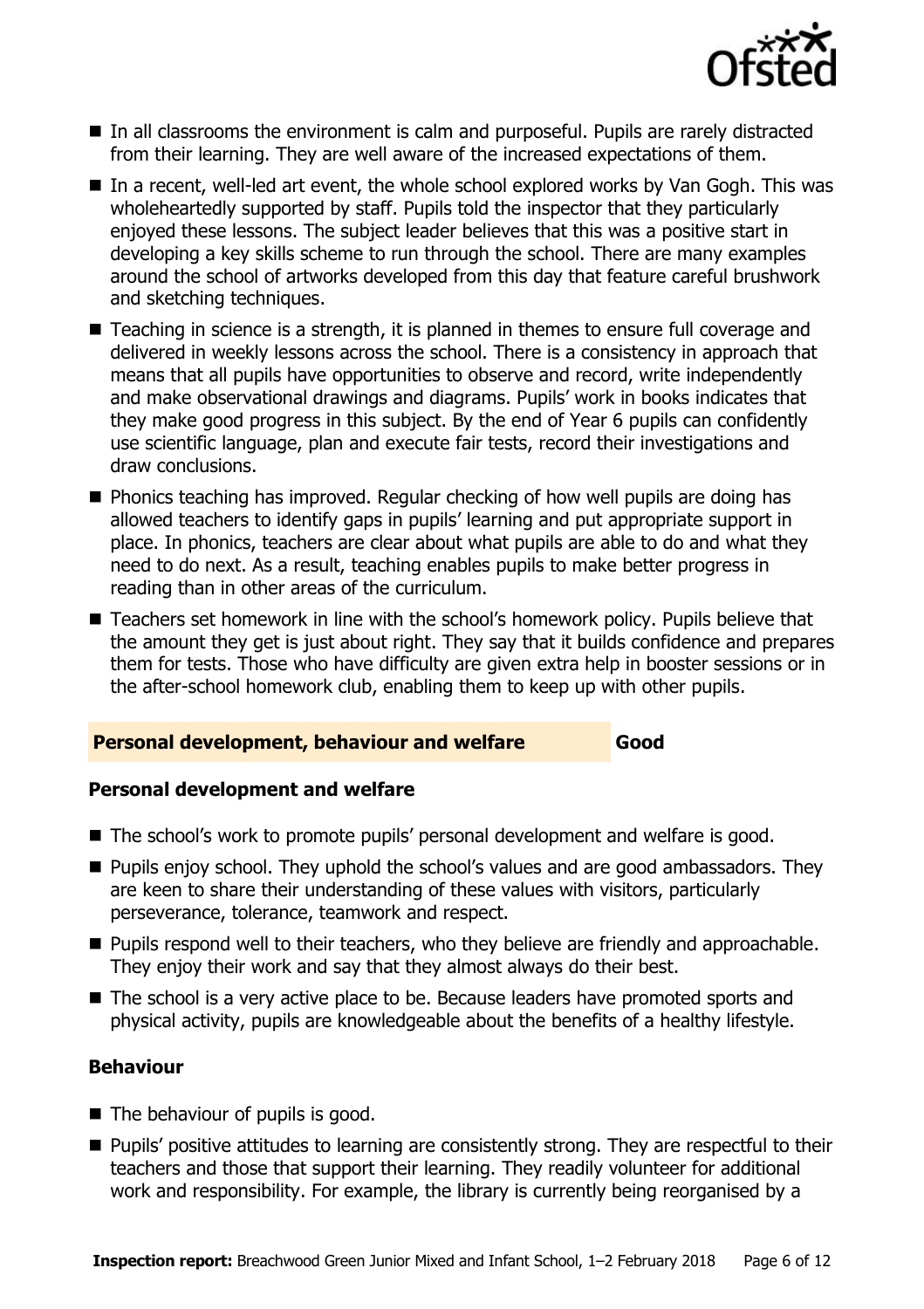

group of Year 6 pupils and dozens of pupils asked to be chosen to write a book review for the next school newsletter.

- Bullying in the school is rare and pupils are confident that teachers would be effective in resolving it if it did happen. An overwhelming majority of pupils believe that there is an adult within the school whom they can go to for help and advice.
- Attendance is considerably better than the national average, particularly so for disadvantaged pupils. Children whose health needs make it difficult to secure good attendance are well supported to ensure that they are not disadvantaged by missing school.
- Throughout the inspection the pupils were helpful, polite and friendly. Their enjoyment of school was evident.

### **Outcomes for pupils Requires improvement**

- From 2015 to 2017 pupils' progress by the end of key stage 2 for reading, writing and mathematics was weak. In 2017 the percentage of pupils reaching the expected standard for reading, writing and mathematics was well below the national average. Leaders acknowledge that expectations have not been high enough.
- $\blacksquare$  The progress of the most-able pupils in the current Year 6 is not strong enough because, until recently, leaders and teachers were not sufficiently aware of the requirements of working at greater depth. As a result, the most able pupils in the current Year 6 need to catch up.
- Key stage 2 results in 2016 and 2017 show that the small number of disadvantaged pupils were not prioritised. As a result, progress and attainment for this group of pupils was weak. The headteacher's new pupil premium strategy is aimed at tackling this. The majority of disadvantaged pupils are currently achieving at a typical level for pupils of their age. Provision is being reviewed for those who are not yet doing so.
- Attainment at the end of key stage 1 has been consistently in line with the national average at both the expected and higher levels.
- Key stage 2 pupils are now making better progress in reading, writing and mathematics. This reflects leaders' actions to ensure higher standards this year. The evidence in pupils' workbooks suggests that the majority of pupils are beginning to catch up because recently effective teaching is ensuring that standards are rising.
- The review of phonics teaching has resulted in an acceleration of pupils' progress in developing early reading and literacy skills.
- **Pupils now have the opportunity to apply their English and mathematics skills more** thoroughly across the curriculum. Writing targets in the school's development plan require teachers to ensure that pupils write at length across a variety of subject areas. This is working, and pupils' topic work demonstrates the extended writing they now do. Mathematics is being applied in science lessons. Key stage 1 pupils are measuring the growth of plants and in key stage 2 pupils are required to use their statistical skills to interpret data such as determining correlations and reading graphs.
- Work in English books demonstrates that progress is starting to be made at an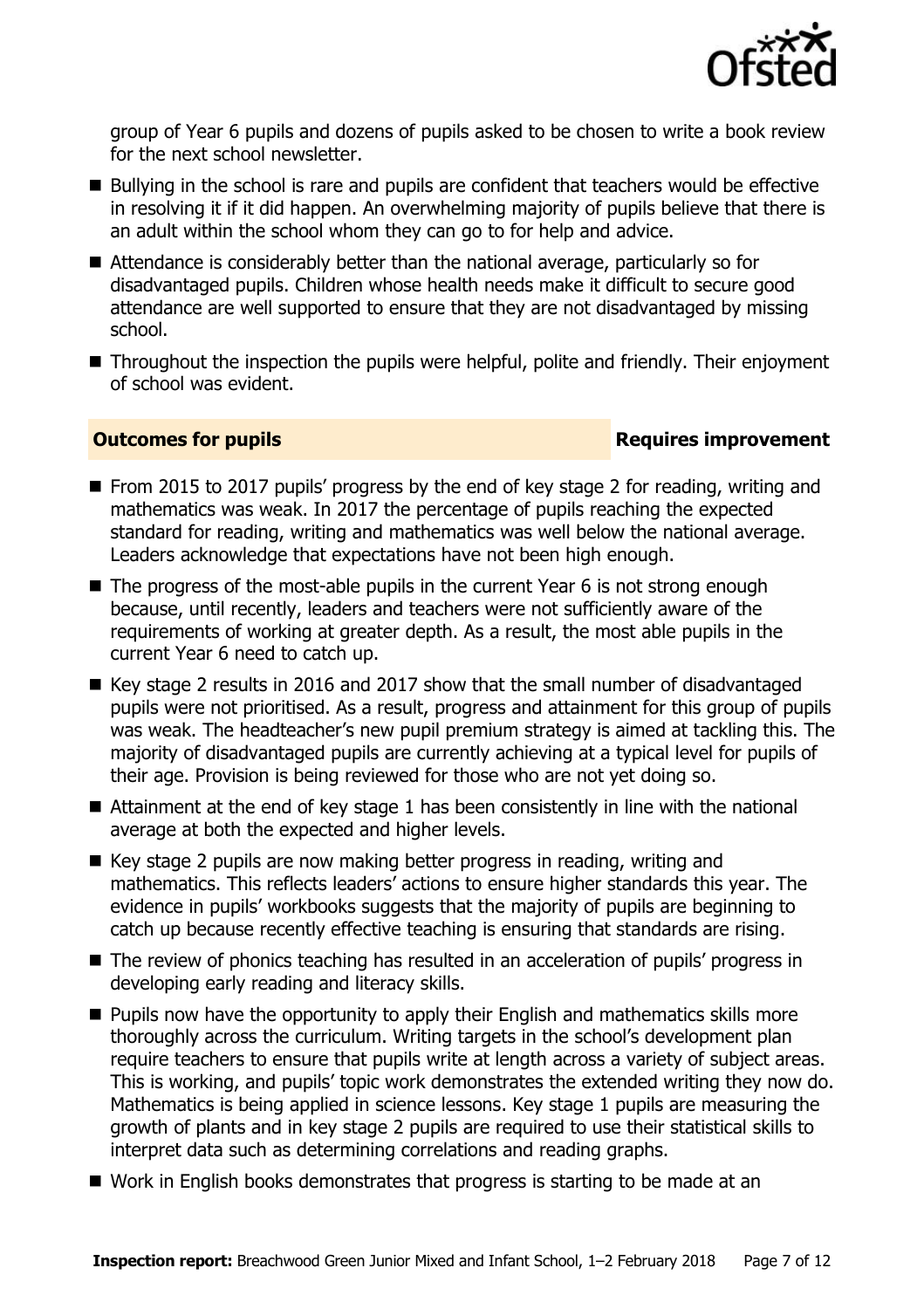

accelerated pace. The presentation and content of pupils' work has improved considerably. Year 6 pupils are able to use a range of punctuation tools accurately, including speech marks and ellipses. The school is taking a more cohesive approach to how it teaches spelling. As a result, pupils across the school are becoming more confident writers.

- $\blacksquare$  In mathematics, the school is adopting an approach that better develops reasoning skills. Pupils are now able to use a range of mental strategies in solving problems and are more confident in checking their understanding than pupils were in the past. Work in books shows good progress and a growing excitement in mathematics since the start of the academic year.
- The additional funding for pupils who have SEN and/or disabilities is used well. There is clear evidence that these pupils are now making good progress. They have specific learning targets and are well supported in achieving these.
- The school's curriculum is broad and offers a wide range of activities and experiences. Pupils are inspired to do well and generally they make good progress, particularly when the curriculum is carefully planned and systematically taught, for example in science.

### **Early years provision Good Good**

- Leadership and management in the early years is good. Children in the early years enjoy their learning and make good progress.
- The staff within the school's Reception class work well together. They plan, share and moderate their observations. They have, as a result, developed an accurate understanding of children's learning.
- Teachers' expectations are high. As a result, several children are now writing independently and observing the basic rules of punctuation. Children understand the personalised information that their teachers give them on how to improve their work. For example, one boy commented that he knew he had to use a capital letter after a full stop as it was one of his next steps targets. All children benefit from this supportive, tailored approach.
- Children in the setting are kind to each other and work together considerately. For example, children were observed to collaborate well in building a space rocket out of junk materials and enjoved chanting a countdown together.
- Additional adults are used well and children are motivated to learn. The setting is attractive, well designed and well equipped. The resources are varied and suitable for the age range, fit for purpose and accessible. Children have the freedom to investigate and explore independently
- Teachers are keen to ensure that when pupils leave the Reception class they are ready for the next phase of primary school. They fully brief the Year 1 teacher on children's progress. Their assessments are accurate and have been subject to rigorous checking.
- Children do well in the early years. This is because careful assessment allows teachers to judge the rate of learning accurately and structure teaching accordingly. The rate of learning in the foundation stage is good. Children arrive at school with broadly typical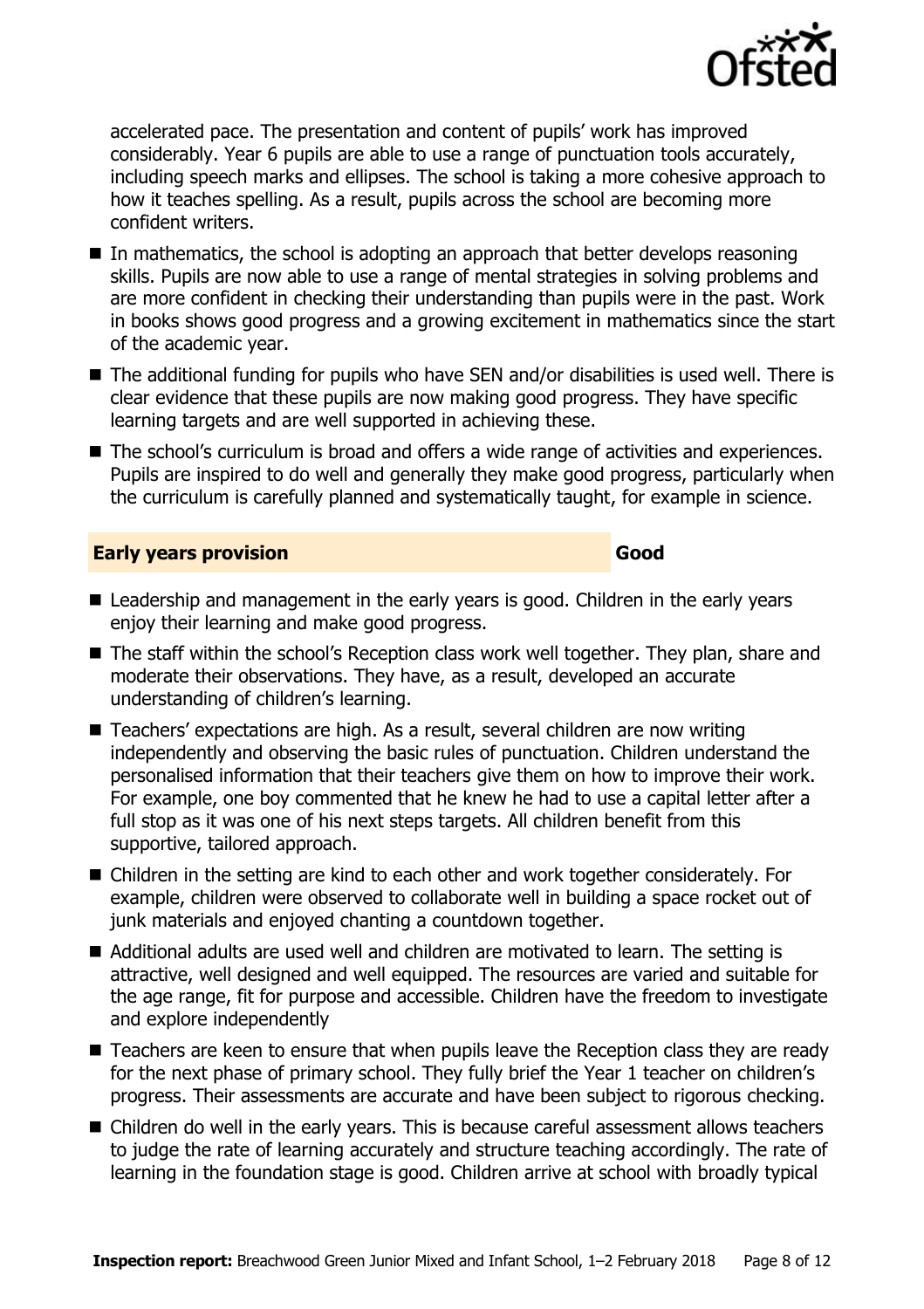

starting points and leave the Reception class with above-average outcomes. Most pupils achieved a good level of development in 2017.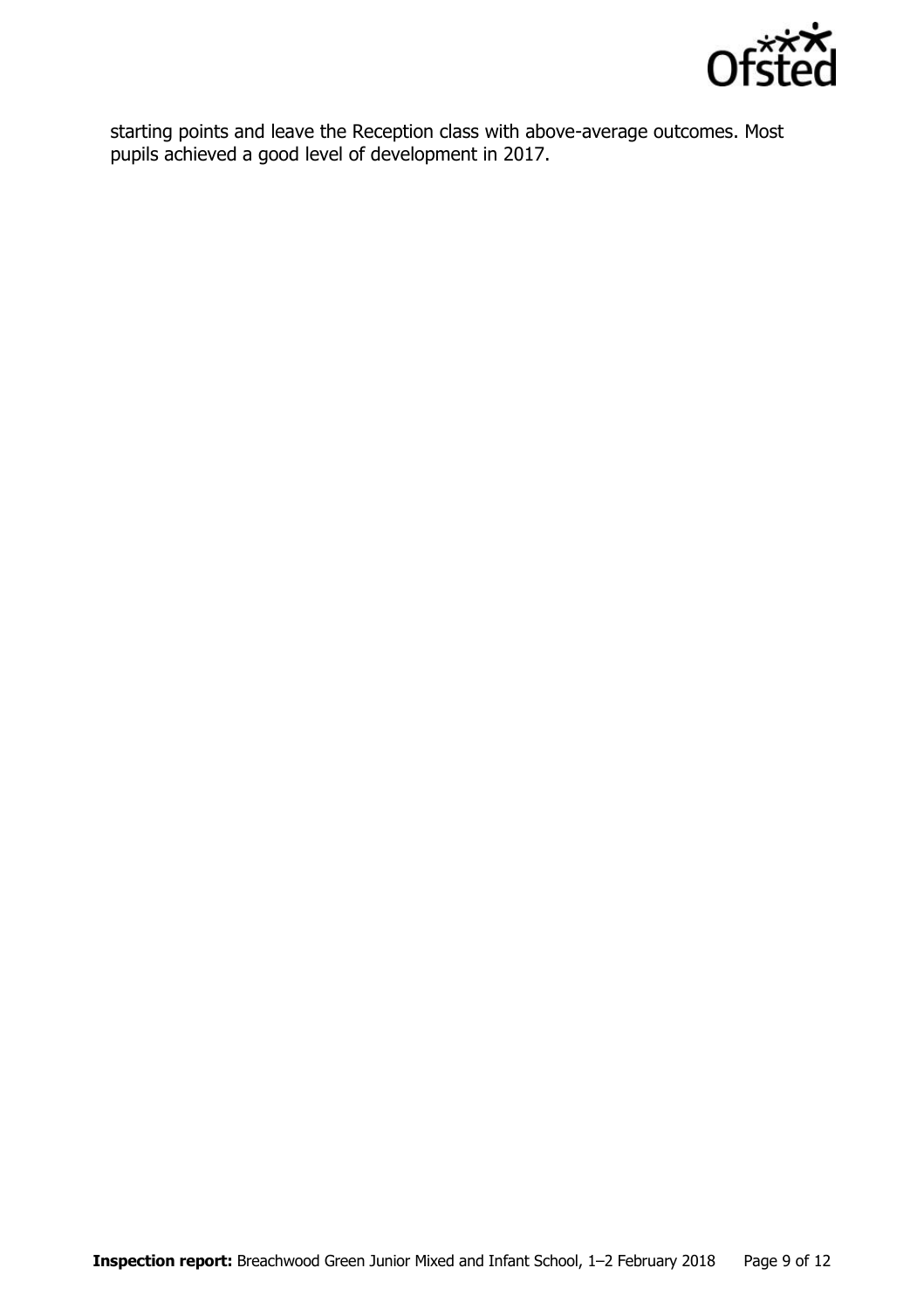

# **School details**

| Unique reference number | 117119        |
|-------------------------|---------------|
| Local authority         | Hertfordshire |
| Inspection number       | 10041792      |

This inspection of the school was carried out under section 5 of the Education Act 2005.

| Type of school                      | Primary                           |
|-------------------------------------|-----------------------------------|
| School category                     | Maintained                        |
| Age range of pupils                 | 4 to 11                           |
| <b>Gender of pupils</b>             | Mixed                             |
| Number of pupils on the school roll | 105                               |
| Appropriate authority               | The governing body                |
| Chair                               | Elisabeth Greet                   |
| <b>Headteacher</b>                  | Kirsty Badham                     |
| Telephone number                    | 01438 833115                      |
| Website                             | www.breachwoodgreen.herts.sch.uk  |
| <b>Email address</b>                | head@breachwoodgreen.herts.sch.uk |
| Date of previous inspection         | $1 - 2$ May 2014                  |

### **Information about this school**

- The school is smaller than most primary schools.
- The proportion of pupils eligible for the pupil premium is lower than for most primary schools nationally.
- The percentage of pupils who have SEN and/or disabilities is in line with the national average.
- The majority of the school's pupils are white British. The proportion of pupils from a minority ethnic background is low.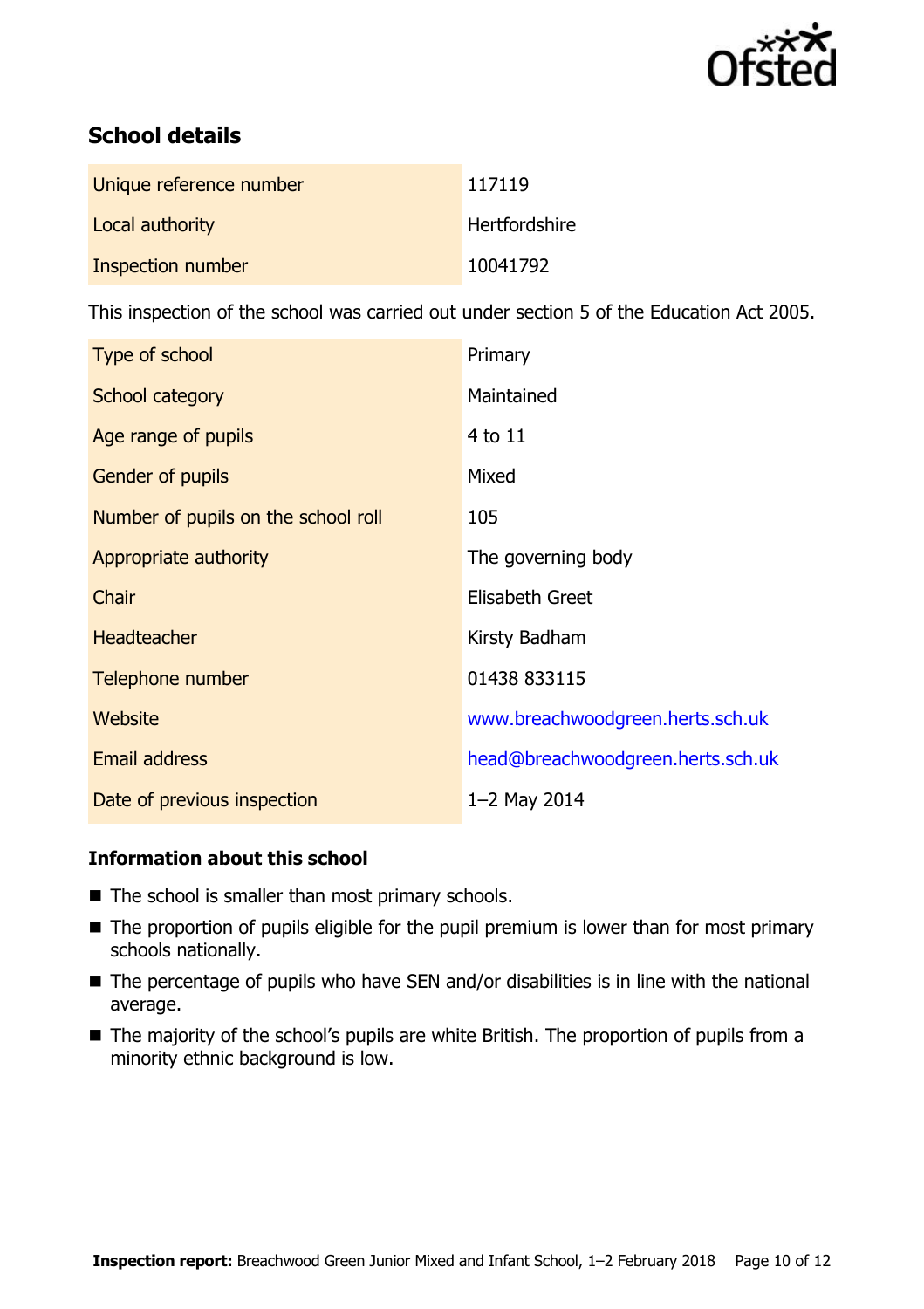

# **Information about this inspection**

- This inspection was carried out by one Ofsted inspector. The inspector looked at teaching in all classes. He was joined by the headteacher for the majority of these observations.
- **Pupils were also observed during assembly, playtimes and at lunch.**
- Meetings were held with five governors and the school council. The inspector also carried out a phone conversation with a representative from the local authority.
- Meetings were held with the headteacher and staff members to discuss a wide range of school activities.
- The inspector reviewed a range of the school's documents, including those relating to development planning, assessment, SEN, attendance and safeguarding information.
- The inspector spoke to pupils about their learning and listened to readers from key stages 1 and 2. He checked learning in a range of pupils' books from across the school.
- Fifty-seven responses to Ofsted's online questionnaire, Parent View, were considered, as well as 70 responses to the Ofsted pupil survey and 11 responses to the Ofsted staff questionnaire.

### **Inspection team**

**James Richards, lead inspector Constructed Inspector**